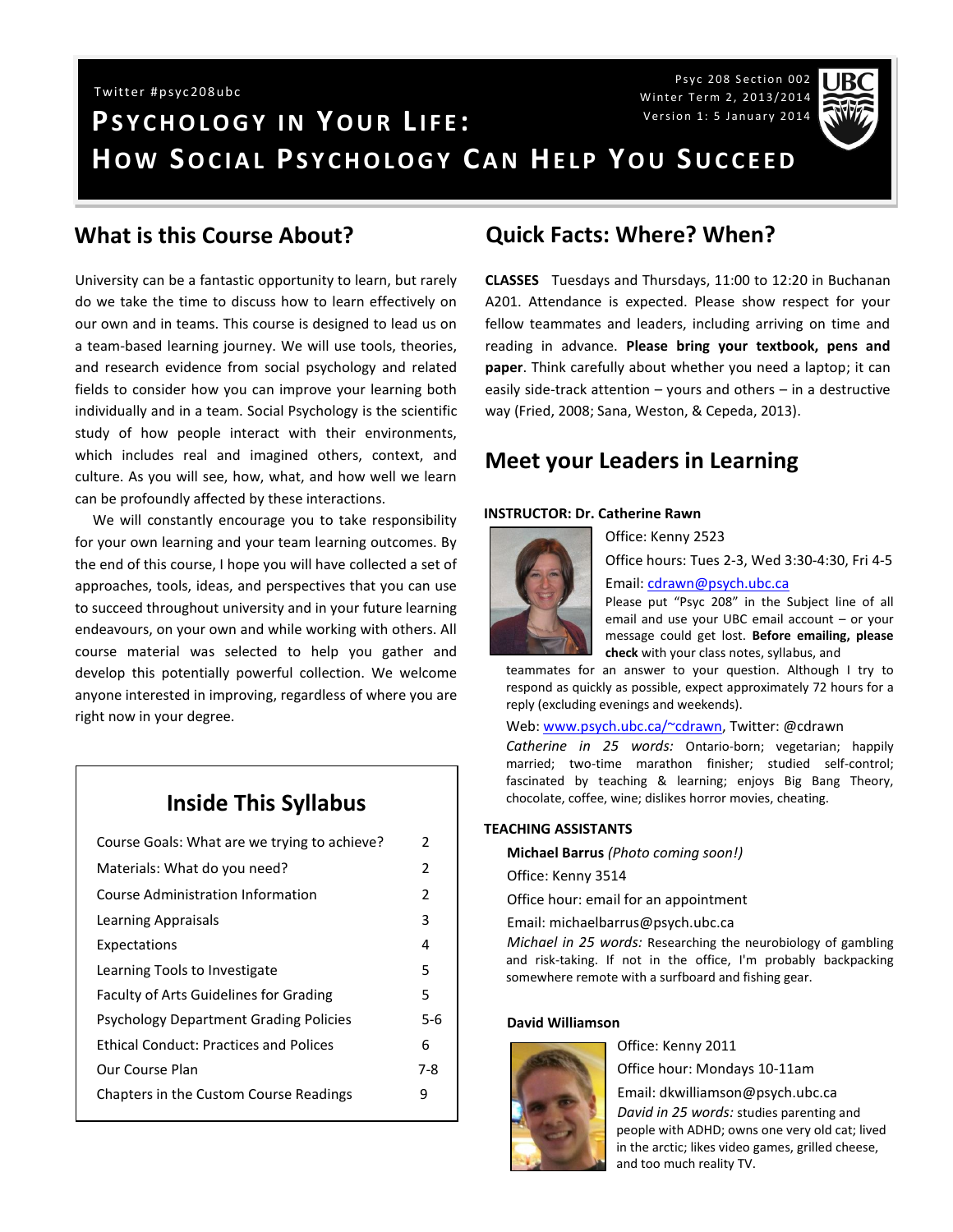# **Course Goals:** What are We Trying to Achieve?

**Course goals provide a structure** that guides the content, learning activities (both in class and out), and learning appraisal strategies (more on that later). I carefully designed this course with specific goals in mind. (These goals reflect all six dimensions of significant learning goals as proposed by Fink, 2003, 2013. Fink's dimensions are noted in italics. See me for more information).

By the end of this course, you should be able to…

- 1. Understand, remember, and apply research and theory on teamwork and the self for personal growth. *(Foundational Knowledge)*
- 2. Use psychological literature to help yourself and others thoughtfully re-interpret past experiences, to effectively address current challenges, and to make informed decisions about the future. *(Application, Integration, Human Dimension)*
- 3. Connect course material across units to ultimately form a research-based model of a good life. *(Integration)*
- 4. Discuss and acknowledge the value of consulting psychological literature to inform your understanding of life (e.g., well-being, self-control, team-building, etc). *(Caring)*
- 5. Demonstrate competence in life-long learning skills such as giving feedback, teamwork, finding research articles in psychology, studying from traditional and non-traditional texts, etc. *(Learning How to Learn)*

# **Options for Opting Out**

**OTHER SECTIONS OF 208** This is a special topics course that I have designed to give you a unique learning experience, but it might not be what you are looking for right now. It's not required (though it can serve as an elective, and a **Credit/D/Fail elective** if you prefer; see: [http://www.students.ubc.ca/coursesreg/registering](http://www.students.ubc.ca/coursesreg/registering-courses/credit-d-fail/)[courses/credit-d-fail/\)](http://www.students.ubc.ca/coursesreg/registering-courses/credit-d-fail/), and *every section is completely different*. If you'd prefer to take a different section of this course, I encourage you to make the best choice for you.

**WITHDRAWAL** Withdraw by January 20 without a W standing on your transcript, or by February 7 with a W standing. If you are considering dropping this course after January 20, come see me, your instructor, to discuss your options as this choice will affect not just you but your entire team.

# **Materials: What Do You Need?**

**REQUIRED TEXTS** When initially designing this rather unorthodox course, I worked with two publishing companies to create a custom set of materials that aligned with course content and was as budget-friendly as possible. As of this year, there is just one *custom text for this course* (yay!)*.* This also means you *must* use the current edition, as many readings were completely replaced for 2013/2014.

1. From **Pearson** Custom Publishing come excerpts from many thorough texts plus two popular press but research-based books. See page 9 for the full source list. Older editions of these custom readings *will not work.* Use the red book depicted here:



2. A few **additional readings** can be found on the Connect course website.

A copy of the text will be available soon on Course Reserve at Koerner library for 2 hour loans.

**CONNECT COURSE WEBSITE** PowerPoint slides *after* each lesson, some readings, important announcements, assignments, your team collaboration wiki, and discussion forums for communicating with your group can be found on Connect. You are responsible for checking this site frequently. To access it, go to [www.connect.ubc.ca](http://www.vista.ubc.ca/) and log in using your CWL.

**TEAM LEARNING GUIDES** Posted on our Connect site are links to two important documents: (1) a detailed guide describing the Overcoming Challenges Team Project requirements (which you should download, print, and read as soon as possible); and (2) a wiki filled with resources for learning effectively in teams (called "Team Learning Manual" in the Assignments folder).

POSITIVE ATTITUDE AND OPEN MIND A willingness to explore a variety of ways of learning, including teamwork, will go a long way to making the most of this course!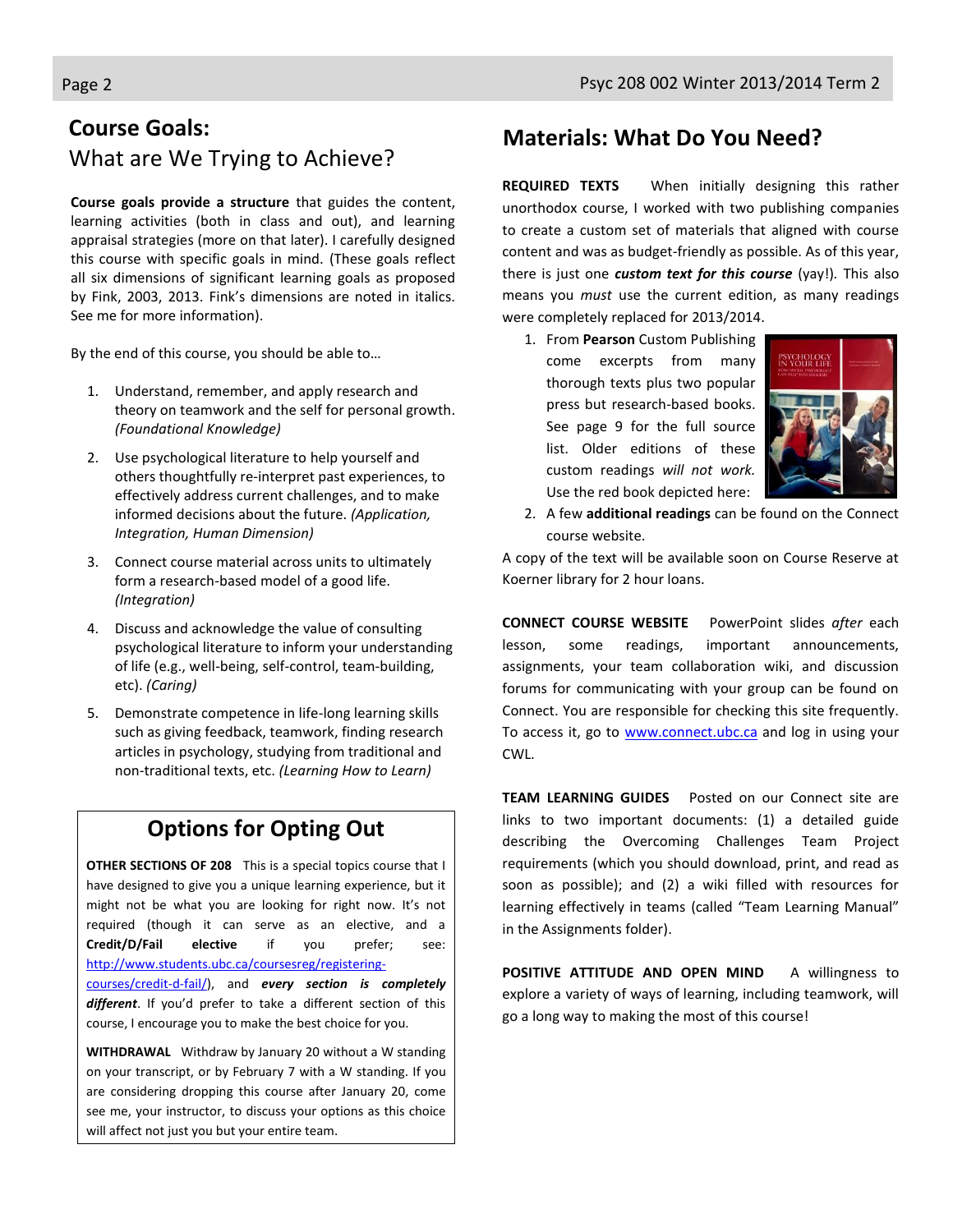

## **Learning Appraisals:** How Will We Know If We Have Met Our Goals?

| <b>Learning Appraisal Activity</b>            | <b>Points to Earn</b> | <b>Dates</b>                                      |
|-----------------------------------------------|-----------------------|---------------------------------------------------|
| In-Class Participation (e.g., Learning Blitz) | 5%                    | (continuous)                                      |
| Exams                                         | 50%                   |                                                   |
| Midterm (25%)                                 |                       | Tuesday March 4                                   |
| Cumulative Final (25%)                        |                       | Date set by registrar (Exam period April 12-30)   |
| <b>Overcoming Challenges Team Project</b>     | 20%                   | (dates throughout term; see course schedule)      |
| Individual Contribution to Team Project       | 25%                   | (dates throughout term; see course schedule)      |
| <b>Points Available to Earn</b>               | 100%                  |                                                   |
| <b>Bonus Psychology Subject Pool</b>          | 3%                    | Final deadline: Tuesday April 8, but feel free to |
| Participation (up to 3 hours)                 |                       | start now                                         |

**MIDTERM (25%) AND FINAL (25%) EXAMS** These tests will **challenge you to think deeply about course material**. You are responsible for all assigned readings and class material. Exams will consist of a mix of multiple-choice, true/false, fillin-the-blanks, and 1-page written answer questions. The final exam is cumulative. Because this material is important for success in your future, a cumulative final is most appropriate. More details will be provided closer to the exam dates. **If you miss the midterm for any reason, your final exam will be worth 50% of your course grade.** No make-up midterms will be held, but if you miss it you are welcome to view a blank midterm and key to help you prepare for the final exam.

**PARTICIPATION (5%)** Taking responsibility for your learning involves actively participating throughout this course. Your class contribution will be graded based on a combination of participation indicators, including performance on Learning Blitzes, completing informal in-class work and minor homework assignments, and being a team player. Learning Blitzes will be individual or team-based, and will involve concentrated in-class creation of reading summaries and application tasks. These specific indicators of participation will contribute up to 5% to your grade, and are designed specifically to positively influence your success in learning.

**OVERCOMING CHALLENGES TEAM PROJECT (20%)** This project will help you apply skills and knowledge from this course to prevent and deal with problems you may encounter as you learn (both in school and beyond). It involves working with your team on three components: (1) identifying a significant learning challenge facing your team members, (2) gathering and summarizing information about that challenge and how best to deal with it, and (3) helping other students

by communicating what you learned about that challenge in a creative way. *See the Team Project assignment handout on Connect for more vital details.*

To help you complete these projects, detailed instructions will be provided on Connect, as well as class time (in the form of three labs: **January 23, February 13, March 6**). *Labs are mandatory***.** Please see the "Expectations" section on the next page for penalties and procedures for excused absences.

#### **INDIVIDUAL CONTRIBUTION TOWARD TEAM PROJECT (25%)**

You will be asked to complete an annotated bibliography of 5 sources (two journal articles, one secondary source, and two interviews), plus a short overall summary, to provide insight into your team's challenge. This annotated bibliography will be worth 20%. The remaining 5% is based on your performance as a teammate, as rated by your team. We will use a website called iPeer to gather peer evaluations. *See the Team Project assignment handout for more vital details.*

**PSYCHOLOGY DEPARTMENT HUMAN SUBJECT POOL PARTICIPATION (UP TO 3% BONUS)** One way to learn more about psychology is to participate in ongoing research projects. You may earn up to 3% toward your course grade by participating in up to 3 hours' worth of studies that are posted on [https://hsp.psych.ubc.ca/.](https://hsp.psych.ubc.ca/) As an alternative to this participation, you may complete up to 3 library-based assignments. Further details can be found in the "Information for Participants" document available for download here [http://www.psych.ubc.ca/resguide.psy.](http://www.psych.ubc.ca/resguide.psy) *One hour of participation or one library assignment equals 1%; you can earn up to 3%.* These points will be added to your final course grade, after any scaling that may have been applied.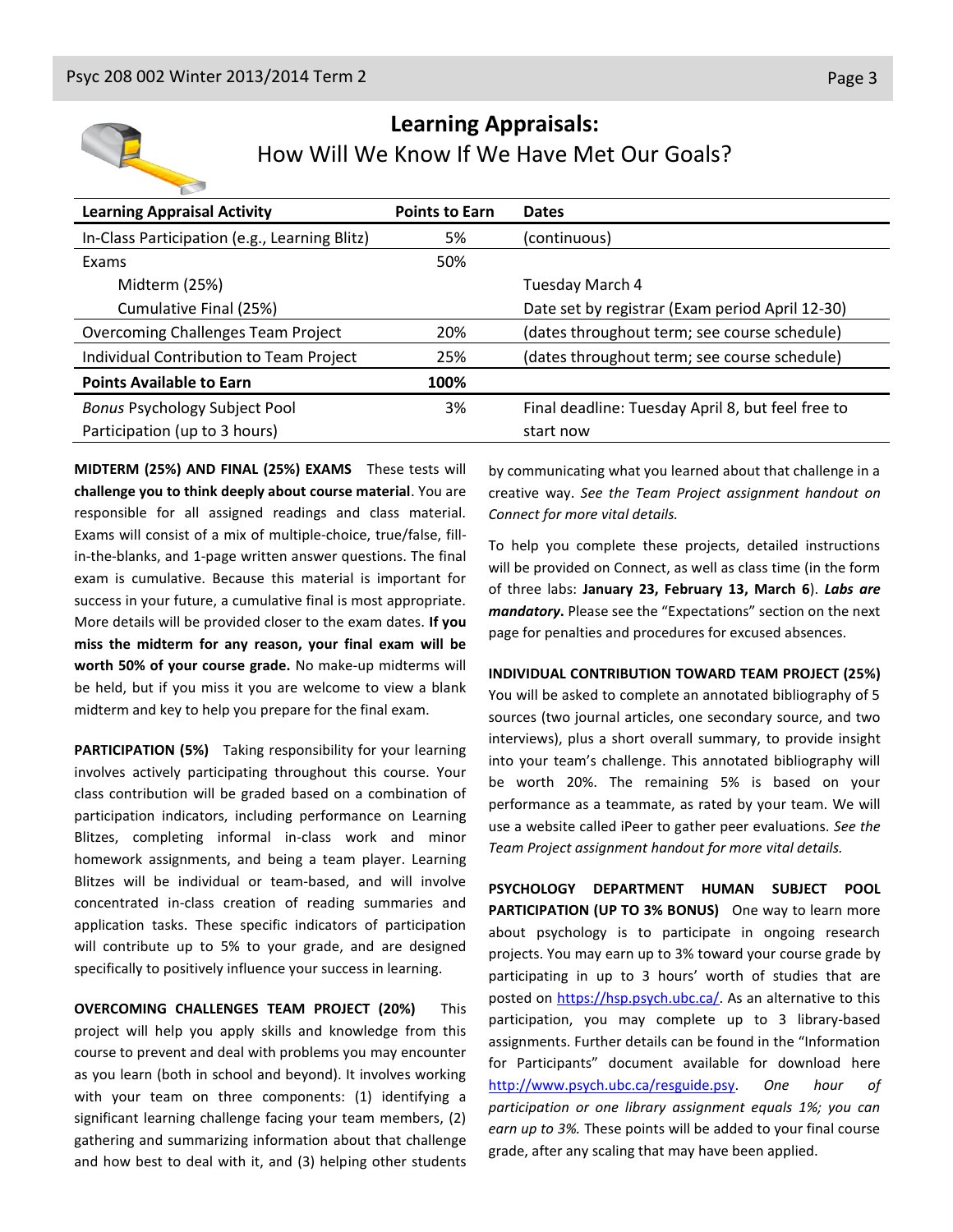### **What We Expect from You**

**PARTICIPATION** This course is designed to be experiential, involving small team based discussions, large full-class discussions, in-class activities and writing, Learning Blitzes, and regular feedback. Although some class time will be devoted to a traditional lecture format, the success of the class depends upon your active participation.

**ATTENDANCE** Please come to every class, prepared to participate. *If you miss class* you are responsible for obtaining missed notes and important announcements. Due to the size of the class, you will **not** be able to regain participation points for activities in missed classes. *Labs are mandatory***.** Missing a lab without a valid excuse including appropriate and legitimate documentation will result in a 5% deduction in your course grade. *The reason for this* is that you are a team member. Abandoning your teammates is inappropriate teammate behaviour. **If you must miss a lab for a valid reason, please submit the REQUEST FOR EXCUSED ABSENCE FORM**, which is available on Connect, for potential approval. Even if approved, you are still responsible for contributing to your team.

**RESPECTFUL CONDUCT** You are expected to treat your teammates, all your classmates, your instructor, our TAs, and yourself with respect at all times, both in and out of the classroom, face-to-face and in writing. This includes arriving to class on time and, especially if you are late, minimizing distractions for other students. I encourage you to think of every interaction with professors and TAs, including email, as an opportunity to practice professionalism. Slang or text speak, missing salutations, and similar practices are inappropriate.

**ETHICAL CONDUCT** You are responsible for your own learning. Cheating of any kind will **not** be tolerated. See the section on academic dishonesty for more information about plagiarism and exams.

**PUNCTUAL ASSIGNMENTS** Late assignments will be accepted, but 10% per day will be deducted. No assignments will be accepted after 7 days. Plan ahead to avoid penalties.

**PRESENCE AT EXAMS** *If you must miss the midterm exam for any reason, your final exam will be worth the points of both exams (i.e., 50%). No make-up midterms will be given.* If you absolutely must miss the final exam due to an extenuating circumstance like severe illness, you or your caregiver must apply for Academic Concession by contacting your Faculty's Advising Office (e.g., Arts Advising through the Centre for Arts Student Services).

**RE-GRADE POLICY:** If you feel very strongly that a question on any exam, or that your team project or annotated bibliography was graded unfairly, you may submit the appropriate **Re-Grade Request Form** available on Connect. To qualify, you must submit the form to Dr. Rawn within 2 weeks of the date grades were posted on Connect. She will consider your request carefully and will respond via email within approximately one week of receiving it. Re-grading may result in an increase or decrease, and that re-grade is final.

**FEEDBACK** You will be consulted regularly for feedback about your learning, what elements of the course are working well for you, and what could be improved. We invite you to share your thoughts and suggestions with us, particularly about things we are able to change, and be open to working together to make this course a positive experience for all of us.

**USE OF ELECTRONICS IN THE CLASSROOM** *To be determined collaboratively in the first week of class.*



### **What You can Expect from Us**

**AVAILABLE** We are here to help you and your classmates in your choice to succeed. Visiting us during an office hour or appointment is typically more effective than email for clearing up questions. We hope you will join us to discuss the course material, course process, teamwork, and how the material applies to your life.

**ONLINE SLIDES** PowerPoint slides and handouts will be available *after* class on our Connect site.

**PHOTOGRAPHS** To help document active learning, we will take some **photographs** throughout the term. Please see your instructor within the first two weeks if you have serious concerns about this.

**FEEDBACK** We will endeavour to provide you with feedback on learning appraisals (e.g., written work, exams) as promptly and as detailed as possible, given the size of our class.

**RESPECTFUL & ETHICAL CONDUCT** At all times, we aim to treat each of you with respect, and to make all course decisions with the highest standard of ethics in mind. If you feel you are being treated unfairly or disrespected by us or a classmate, we invite you to talk to us so we can sort out the issue together. To be clear: raising such a discussion would not impact your grade.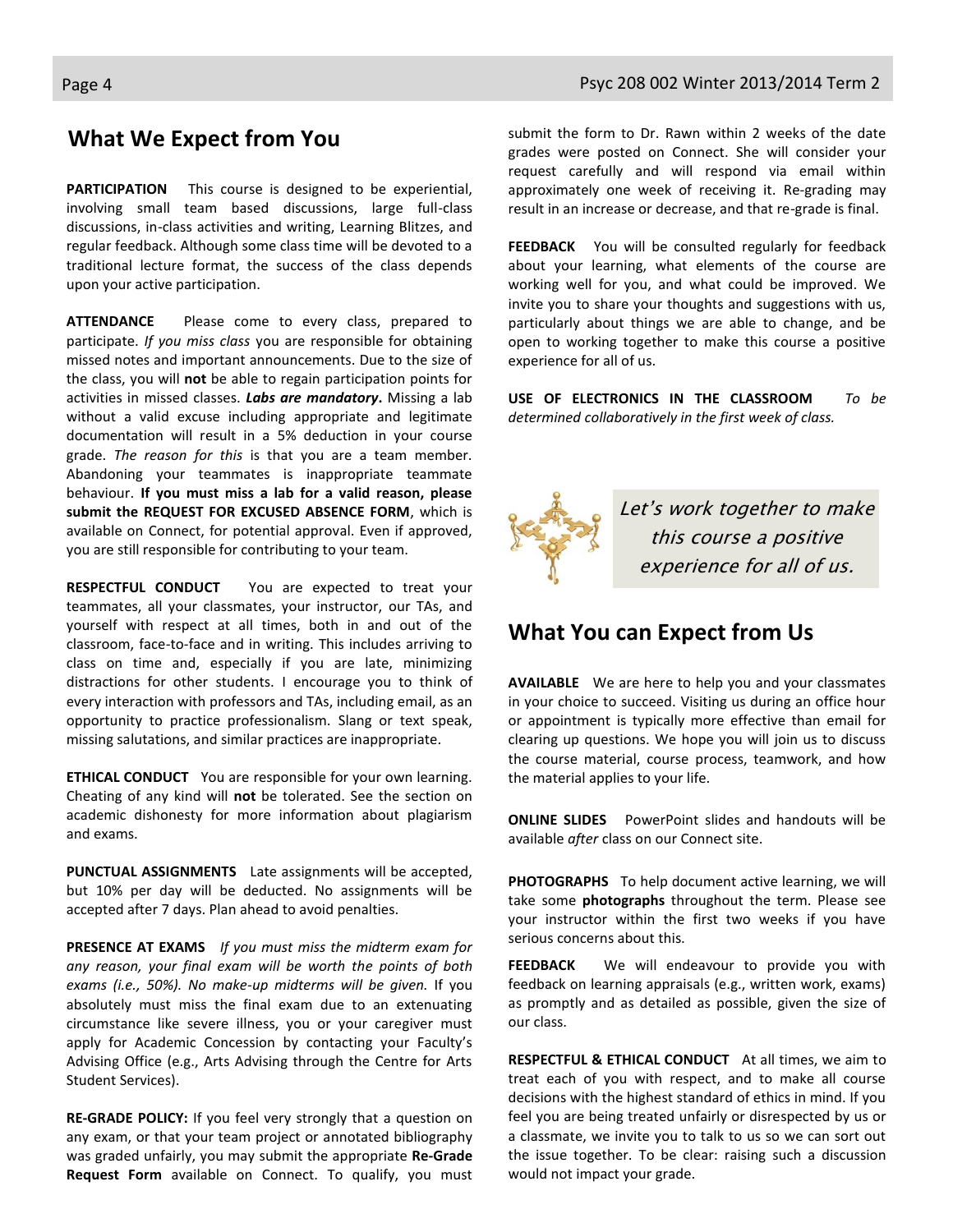### Learning Tools to Investigate!

We encourage you to take responsibility for your learning and check out what these resources may have to offer you.

**TIME MANAGEMENT** Tools for managing your courses, [http://www.studygs.net/schedule/,](http://www.studygs.net/schedule/) papers, [http://assignmentcalculator.library.ubc.ca,](http://assignmentcalculator.library.ubc.ca/) and mastering many other aspects of academic life <http://learningcommons.ubc.ca/student-toolkits/>

**LEARNING COMMONS** is UBC's online hub for study and research support. This interactive website provides you with a wealth of academic resources, from tutoring and workshops to study groups and online technology tools. It also offers plenty of information on a variety of academic topics, and links to nearly all of the academic resources offered at UBC. Make the Learning Commons your first stop for all things academic[! http://learningcommons.ubc.ca](http://learningcommons.ubc.ca/)

**WRITING SKILLS** The UBC Writing Centre [\(www.writingcentre.ubc.ca\)](http://www.writingcentre.ubc.ca/) also has tutoring services, including an [Online Writer's Workshop](http://www.writingcentre.ubc.ca/workshop/index.html). Also, Purdue University offers an amazing collection of information about writing, including using APA style, at their Online Writing Lab (OWL), available at [http://owl.english.purdue.edu/owl](http://owl.english.purdue.edu/owl/) (APA style specifics at [http://owl.english.purdue.edu/owl/section/2/10/\)](http://owl.english.purdue.edu/owl/section/2/10/).

**PHYSICAL OR LEARNING DISABILITIES** UBC is committed to equal opportunity in education for all students, including those with documented physical disabilities or learning disabilities. If you have a disability that affects your learning in the classroom or your performance on tests or exams, please **contact Access & Diversity** in Brock Hall 1203, 1874 East Mall, Phone: 604.822.5844, Web: [www.students.ubc.ca/access.](http://www.students.ubc.ca/access)

**UBC ACADEMIC REGULATIONS** Information about academic regulations, course withdrawal dates and credits can be found in the [University Calendar.](http://students.ubc.ca/calendar/academicyear.cfm)

# Faculty of Arts Guidelines for Grading Criteria

You are earning a degree at a highly reputable postsecondary institution. Therefore, criteria for academic success are high. The Faculty of Arts offers the following guidelines that broadly characterize the kind of work that is generally associated with the main grade ranges.

These characteristics help to put the Psychology Department Grading Policies (see below) into context. Note that adequate performance is in the C range, which is the typical class average.

**A RANGE:** *Exceptional Performance.* Strong evidence of original thinking; good organization in written work; capacity to analyze (i.e., break ideas down) and to synthesize (i.e., bring different ideas together in a coherent way); superior grasp of subject matter with sound critical evaluations; evidence of extensive knowledge base.

**B RANGE:** *Competent Performance.* Evidence of grasp of subject matter; some evidence of critical capacity and analytic ability; reasonable understanding of relevant issues; evidence of familiarity with the literature.

**D-C RANGE:** *Adequate Performance*. Understanding of the subject matter; ability to develop solutions to simple problems in the material; acceptable but uninspired work; not seriously faulty but lacking style and vigour.

**F RANGE:** *Inadequate Performance.* Little or no evidence of understanding of the subject matter; weakness in critical and analytical skills; limited or irrelevant use of the literature.

*Consider these characteristics when making choices about the quality of work you submit in all learning appraisals, in this and any other course.*

# Psychology Department Grading Policies

*To meet department policy, the typical student (and group) demonstrating adequate performance on learning appraisals will earn around 63-67% in this course.* 

*Read on for details.*

In order to reduce grade inflation and maintain equity across multiple course sections, all psychology courses are required to comply with departmental norms regarding grade distributions. According to departmental norms, the mean grade in 100- and 200-level classes is 67 for a good class, 65 for an average class, and 63 for a weak class (with a standard deviation of 14). The corresponding figures for 300- and 400-level classes are 70, 68, and 66, with a standard deviation of 13. **Scaling** may be used in order to comply with these norms; grades may be scaled up or down as necessary by the professor or department. Grades are not official until they appear on a student's academic record.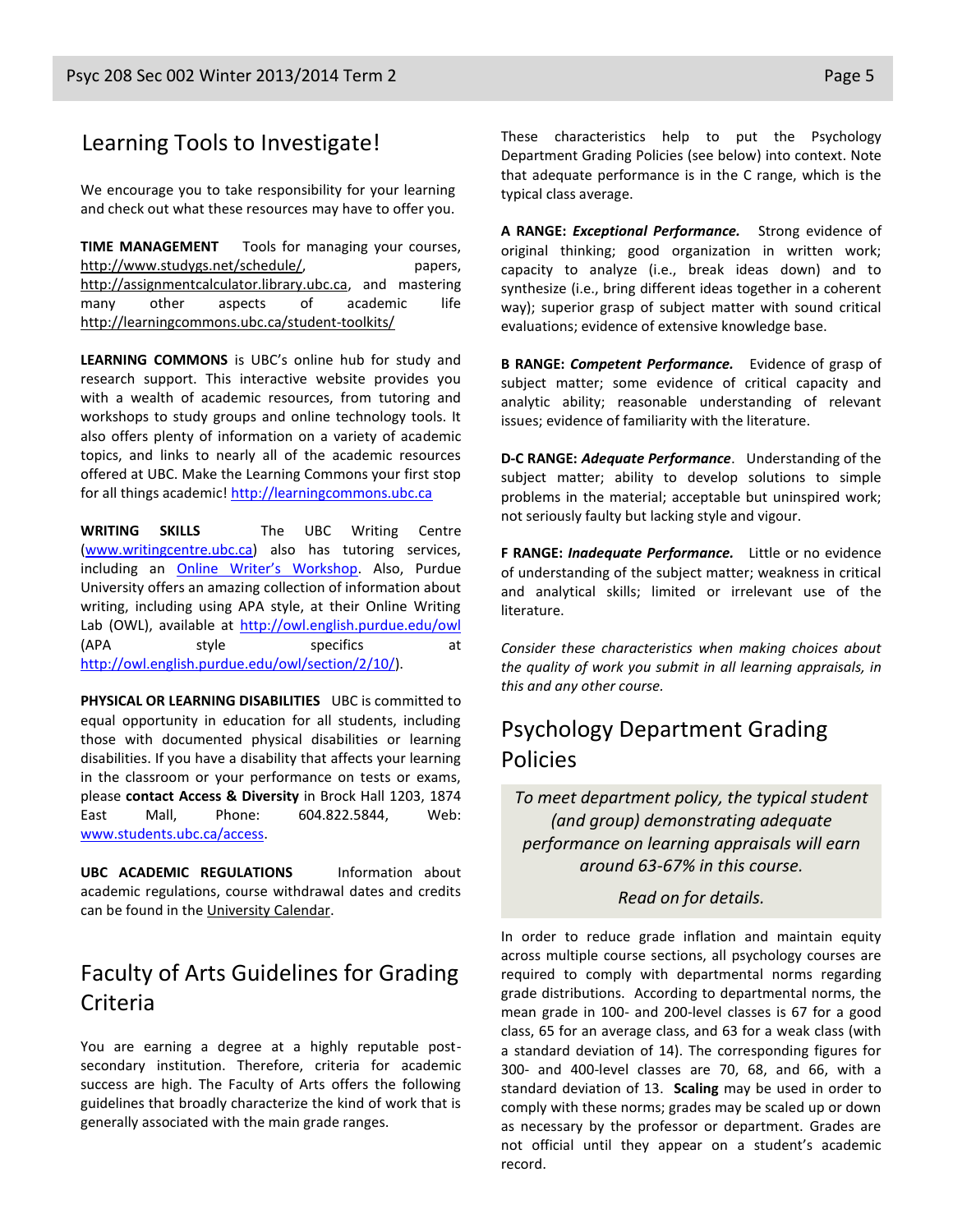You will receive both a percent and a letter grade for this course. At UBC, they convert according to the key below:

| A+        | 90-100% | C+ | 64-67%    |
|-----------|---------|----|-----------|
| А         | 85-89%  | C  | 60-63%    |
| А-        | 80-84%  | C- | 55-59%    |
| B+        | 76-79%  | D  | 50-54%    |
| B         | 72-75%  |    | $0 - 49%$ |
| <b>B-</b> | 68-71%  |    |           |

### Ethical Conduct: Practices and Policies

Don't Cheat. Don't Plagiarize. It's Not Worth It. Read on For Key Definitions, Consequences, and Ways to Act Ethically

The consequences for unethical conduct are more severe than you may think: you may fail the assignment or test, you may fail the course, you may be expelled from University, and unable to attend any other post-secondary institution in the future. Think about the long-term implications of that outcome in your life.

**PSYCHOLOGY DEPARTMENT'S POSITION ON ACADEMIC MISCONDUCT** Cheating, plagiarism, and other forms of academic misconduct are very serious concerns of the University, and the Department of Psychology has taken steps to alleviate them. In the first place, the Department has implemented software that can reliably detect cheating on multiple-choice exams by analyzing the patterns of students' responses. In addition, the Department subscribes to *TurnItIn*  — a service designed to detect and deter plagiarism. All materials that students submit for grading will be compared to over 5 billion pages of content located on the Internet or in TurnItIn's own proprietary databases. The results of these comparisons are compiled into customized "Originality Reports" containing several, sensitive measures of originality that flag instances of plagiarism; instructors receive copies of these reports for every student in their classes.

During exams, the instructor and invigilators reserve the right to move students in their seating arrangement with no explanation provided.

In all cases of suspected academic misconduct, the parties involved will be pursued to the fullest extent dictated by the guidelines of the University. Strong evidence of cheating or plagiarism may result in a zero credit for the work in question. According to the University Act (section 61), the President of UBC has the right to impose harsher penalties including (but not limited to) a failing grade for the course, suspension from the University, cancellation of scholarships, or a notation added to a student's transcript. For details on

these policies and procedures, please see the UBC Calendar (Chapter 5) [\(http://students.ubc.ca/calendar\)](http://students.ubc.ca/calendar).

**WHY IS ACADEMIC MISCONDUCT TREATED SO HARSHLY?** Some people don't feel like cheating on a test or taking a sentence or two from someone else's paper without citing it is a big deal. Here's a bit of insight into why we care so much. In the academic community—a community of which you are now a part—**we deal in ideas**. That's our currency, our way of advancing knowledge. By representing others' ideas in an honest way, we are (1) respecting the rules of this academic community, and (2) showcasing how our own novel ideas are distinct from but relate to their ideas. APA style gives us a formal way to indicate where our ideas end and where others' begin. **Welcome to the academic community. You are expected to act honestly and ethically, just like the rest of us.**

**PARTICIPATING IN THE ACADEMIC COMMUNITY ETHICALLY** What can you do to ensure you are acting ethically? First, recognize that all graded work in this course, unless otherwise specified, is to be **original work done independently by individuals. Teamwork is to be original work created collaboratively by the current team.**

**Visit Learning Commons' guide to academic integrity.** UBC offers an online guide to preventing unintentional plagiarism and organizing your writing. Visit [http://learningcommons.ubc.ca/guide-to-academic](http://learningcommons.ubc.ca/guide-to-academic-integrity)[integrity](http://learningcommons.ubc.ca/guide-to-academic-integrity)

**Use the Library's resources**, including any of the indexes and databases listed under Indexes and Databases, Subject Resources, OneSearch or Metasearch on the Library's website at [http://www.library.ubc.ca.](http://www.library.ubc.ca/) (Not sure which index to use? Click HELP on the library homepage at www.library.ubc.ca or try Subject Resources.) When instructed to do so, you may use sources such as Google/Yahoo/MSN Search/etc. to find articles for assignments in this course, particularly Google Scholar.

**Be careful and critical of what you read and choose to cite.** Reference all material using APA style; if you cannot find a proper reference, question whether that source is appropriate. **Do not** copy and paste text from other sources, even in a draft, as you might unintentionally misrepresent those words as your own in a later draft (which would still qualify as plagiarism).

*If you have any questions about what sources to use or how to cite them without plagiarizing, please see your Instructor or TA before handing in your assignment.*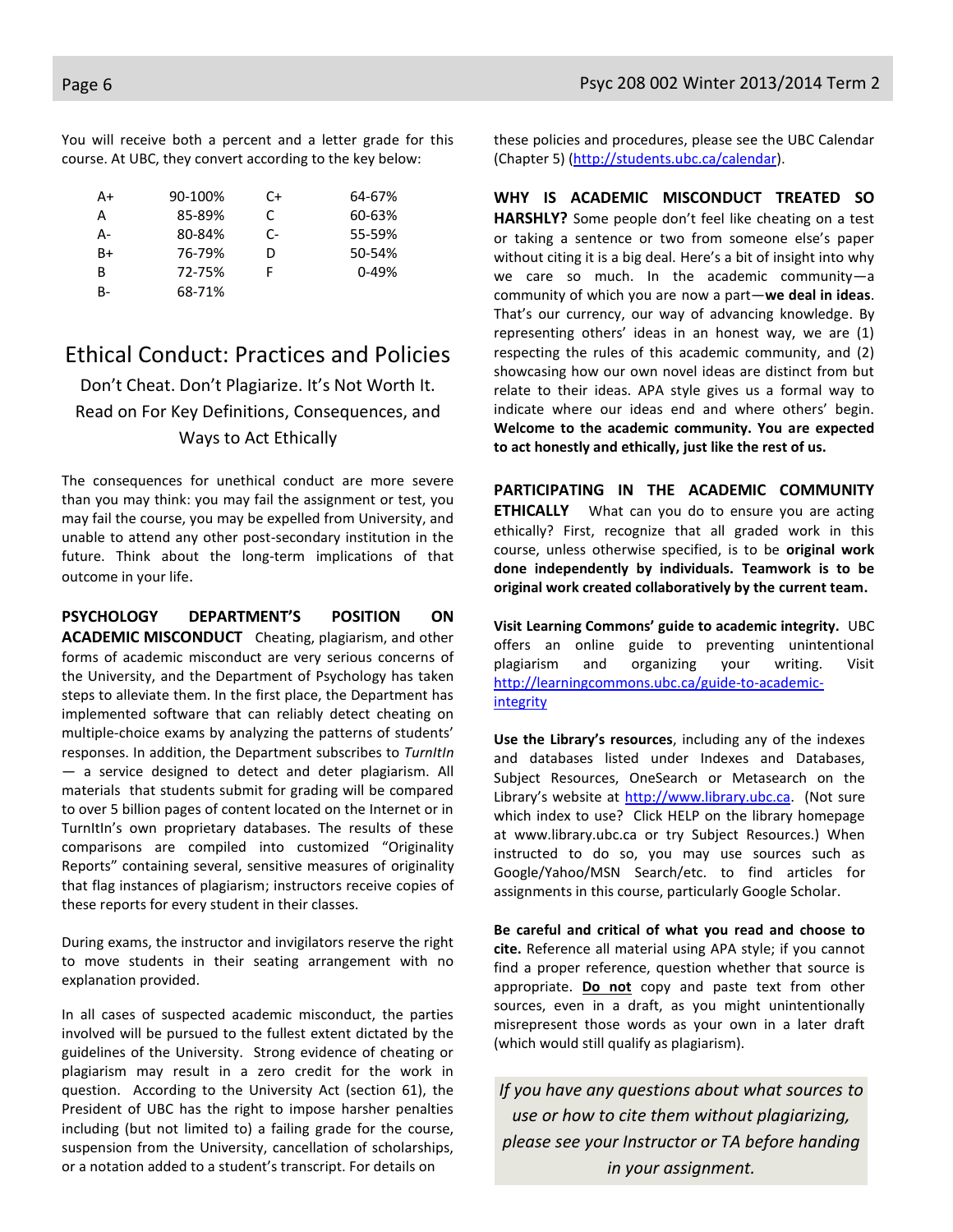# Our Course Plan

This plan is subject to change. Changes will be announced in class and/or posted on the Connect course website.

| Week                 | Date                     | <b>Topics</b>                       | <b>Readings for Today</b>              | Learning Appraisals &       |
|----------------------|--------------------------|-------------------------------------|----------------------------------------|-----------------------------|
|                      |                          |                                     | (* available through link on Connect)  | <b>Activities</b>           |
|                      | Tuesday                  | Course overview and                 | Syllabus                               | Come to each class having   |
|                      | Jan 7                    | orientation                         |                                        | completed the readings.     |
| 1                    |                          | Successful Living and Learning      | Ch 3 The satisfying life and happiness |                             |
|                      | Thursday                 | The Satisfying Life<br>$\bullet$    | (pp. 56-67 only)                       |                             |
|                      | Jan 9                    | Research Methods<br>$\bullet$       | *Hudson-Barr (2004) How to Read a      |                             |
|                      |                          |                                     | Research Article                       |                             |
|                      |                          | <b>Successful Learning</b>          | Ch 9 Active learning: What's in it for |                             |
|                      | Tuesday<br><b>Jan 14</b> | <b>Active Learning</b><br>$\bullet$ | you?                                   |                             |
| 2                    |                          | Memory and learning<br>$\bullet$    | Ch 10 How you learn                    |                             |
|                      |                          | <b>Successful Learning</b>          | *Dweck (2008) Can personality be       | Learning Blitz! Ensure you  |
|                      | Thursday                 | Learning styles<br>$\bullet$        | changed?                               | complete and bring the      |
|                      | <b>Jan 16</b>            | <b>Beliefs matter!</b>              |                                        | reading.                    |
|                      | Tuesday                  | <b>Successful Teams</b>             | Ch 8 Group dynamics                    | Learning Blitz! Ensure you  |
|                      | Jan 21                   | Group dynamics<br>$\bullet$         | (omit "exercises" and "field of group  | complete and bring the      |
|                      |                          |                                     | dynamics" sections)                    | reading.                    |
| 3                    | Thursday                 | <b>Successful Teams</b>             | Team Project Guide (available on       | Project Lab #1              |
|                      | <b>Jan 23</b>            | Building teams &<br>$\bullet$       | Connect)                               |                             |
|                      |                          | starting projects                   |                                        |                             |
|                      | Tuesday                  | <b>Successful Teams</b>             | Ch 11 Group cohesion                   | Learning Blitz! Ensure you  |
|                      | <b>Jan 28</b>            | Group cohesion<br>$\bullet$         |                                        | complete and bring the      |
| 4                    |                          |                                     |                                        | reading.                    |
|                      | Thursday                 | <b>Successful Teams</b>             | (Ch 8 and 11)                          |                             |
|                      | <b>Jan 30</b>            | <b>Cohesion &amp; Dynamics</b>      |                                        |                             |
|                      | Tuesday                  | <b>Creating Success</b>             | Ch 1 Self-regulation and self-control  |                             |
| 5                    | Feb 4                    | Self-regulation                     |                                        |                             |
|                      | Thursday                 | <b>Creating Success</b>             | *Baumeister, Vohs, & Tice (2007) The   |                             |
|                      | Feb 6                    | Self-control as strength            | Strength Model of Self-Control         |                             |
|                      | Tuesday                  | <b>Creating Success</b>             | (Ch 1)                                 |                             |
|                      | Feb 11                   | Goal setting<br>$\bullet$           |                                        |                             |
| $\mathfrak b$        |                          |                                     |                                        | Project Lab #2              |
|                      |                          |                                     |                                        | <b>Individual Annotated</b> |
|                      |                          |                                     |                                        | Bibliography due start of   |
|                      | Thursday                 |                                     |                                        | class (hard copy)           |
|                      | Feb 13                   |                                     |                                        | Team abstract due at end    |
|                      |                          |                                     |                                        | of class                    |
|                      |                          |                                     |                                        | Online by tomorrow: iPeer   |
|                      |                          |                                     |                                        | teammate performance        |
|                      |                          |                                     |                                        | evaluation                  |
| <b>Reading Break</b> |                          |                                     |                                        |                             |
|                      |                          |                                     |                                        |                             |
|                      | Tuesday                  | <b>Creating Success</b>             | Ch 4 Self-regulation                   |                             |
| $\overline{7}$       | Feb 25                   | Motivation<br>$\bullet$             |                                        |                             |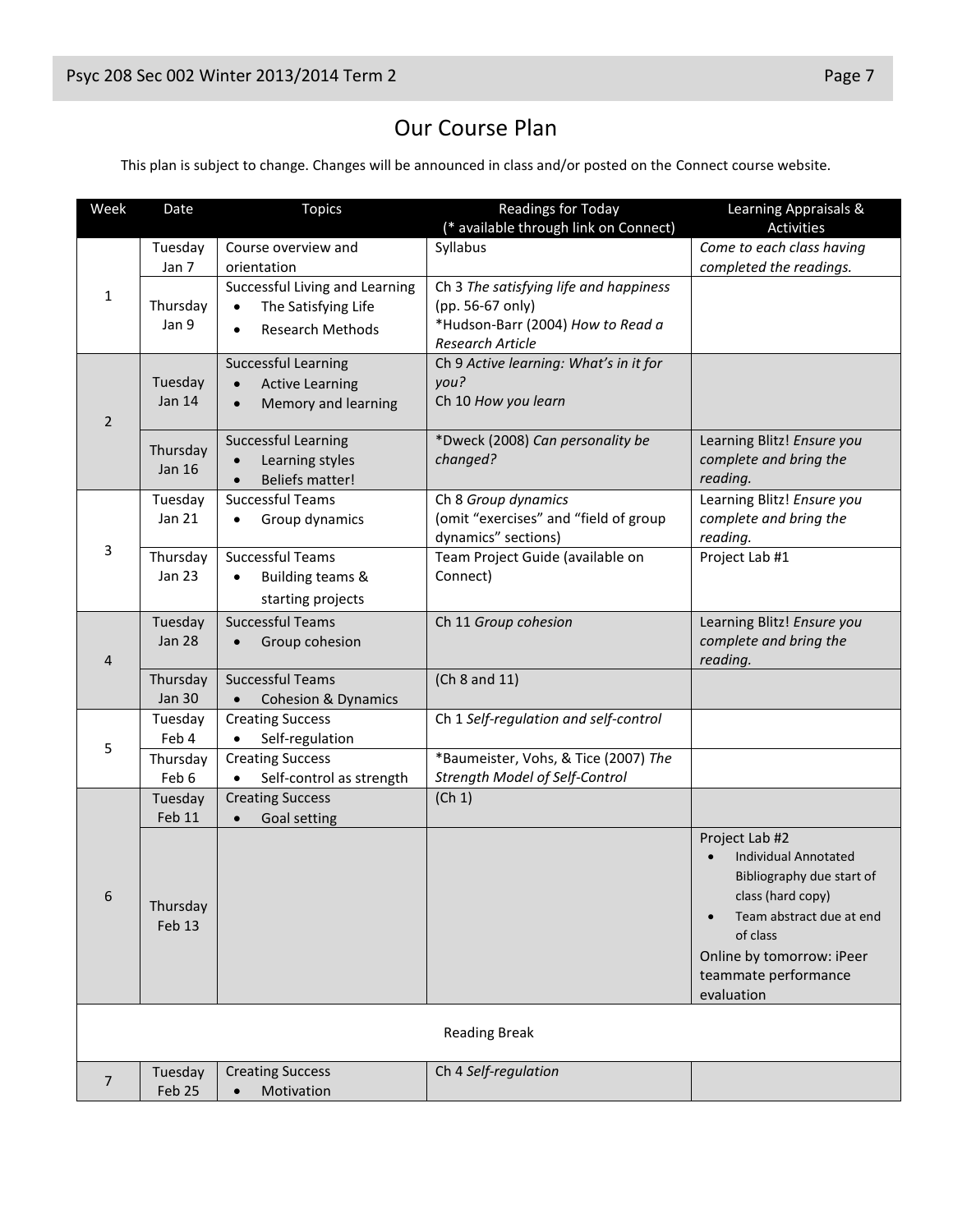### Page 8 Psyc 208 002 Winter 2013/2014 Term 2

| Week | Date                 | <b>Topics</b>                                                                                                    | Readings for Today<br>(* available through link on Connect)                                                             | Learning Appraisals &<br>Activities                                  |
|------|----------------------|------------------------------------------------------------------------------------------------------------------|-------------------------------------------------------------------------------------------------------------------------|----------------------------------------------------------------------|
|      | Thursday<br>Feb 27   | <b>Creating Success</b><br>Procrastination<br>Catch up, review<br>$\bullet$                                      | (Ch 4)                                                                                                                  | Active review (bring your<br>texts, notes)                           |
|      | Tuesday<br>March 4   |                                                                                                                  |                                                                                                                         | Midterm                                                              |
| 8    | Thursday<br>March 6  | <b>Creating Success</b><br>Planning your creative<br>application                                                 |                                                                                                                         | In class: Project Lab #3                                             |
| 9    | Tuesday<br>March 11  | <b>Maintaining Success</b><br>Positive emotions<br>$\bullet$                                                     | Ch 5 Optimism and Hope                                                                                                  | Learning Blitz! Ensure you<br>complete and bring the<br>reading.     |
|      | Thursday<br>March 13 | <b>Maintaining Success</b><br>Positive emotions<br>$\bullet$                                                     | (Ch 5)                                                                                                                  |                                                                      |
| 10   | Tuesday<br>March 18  | <b>Maintaining Success</b><br>Coping with stress<br>$\bullet$                                                    | Ch 6 Stress and Resilience                                                                                              | Learning Blitz! Ensure you<br>complete and bring the<br>reading.     |
|      | Thursday<br>March 20 | <b>Maintaining Success</b><br>Dealing with feedback                                                              | Ch 12 Cognitive dissonance: The engine<br>of self-justification                                                         |                                                                      |
|      | Tuesday<br>March 25  | <b>Successful Living</b><br>Flow<br>$\bullet$<br>Savouring<br>$\bullet$                                          | Ch 7 Work and Leisure                                                                                                   |                                                                      |
| 11   | Thursday<br>March 27 | <b>Successful Living</b><br>Satisfaction<br>$\bullet$<br><b>Balance</b><br>$\bullet$<br>Flourishing<br>$\bullet$ | (Ch 7)                                                                                                                  |                                                                      |
| 12   | Tuesday<br>April 1   | <b>Showcasing Success</b><br>Creative showcase<br>$\bullet$                                                      |                                                                                                                         | In class: Presentations (half<br>the teams), with peer<br>evaluation |
|      | Thursday<br>April 3  | <b>Showcasing Success</b><br>Creative showcase                                                                   |                                                                                                                         | In class: Presentations (half<br>the teams), with peer<br>evaluation |
| 13   | Tuesday<br>April 8   | <b>Successful Living</b><br>Making meaning and<br>$\bullet$<br>choices<br>Course synthesis and wrap-up           | Ch 13 (addendum) Life above zero                                                                                        | Online: iPeer team evaluation                                        |
|      |                      |                                                                                                                  | Final exam date set by registrar. Do not book travel during exam period: April 12 to 30 inclusive, including Saturdays. |                                                                      |

*Acknowledgements:* I thank students and teaching assistants for their feedback on this course each year since 2009. My design of the first offering of this course (Fall 2009) was greatly aided by the Course Design Institute (June 2009, at UBC's Centre for Teaching and Academic Growth, now CTLT), Carmen Batsford (Pearson), Stacey Metz (McGraw-Hill), and by countless discussions with colleagues, especially L. Duncan. For 2010/2011's offering, I made substantial revisions to this course design, readings, and assignments, based on feedback from the students and TA (J. Brcic) from Fall 2009, as well as consultations with Negin Mirriahi (through sponsorship from UBC Faculty of Arts' *Hands on Minds on Linked in* program), and Sheryl Adam (UBC Humanities and Social Sciences Librarian). The aesthetic design of this syllabus was inspired by J. Lymburner (Kwantlen Polytechnic University).

A version of this syllabus was peer reviewed and published at the Office of Teaching Resources in Psychology Project Syllabus in February 2011. It is available here[: http://teachpsych.org/otrp/syllabi/](http://teachpsych.org/otrp/syllabi/)